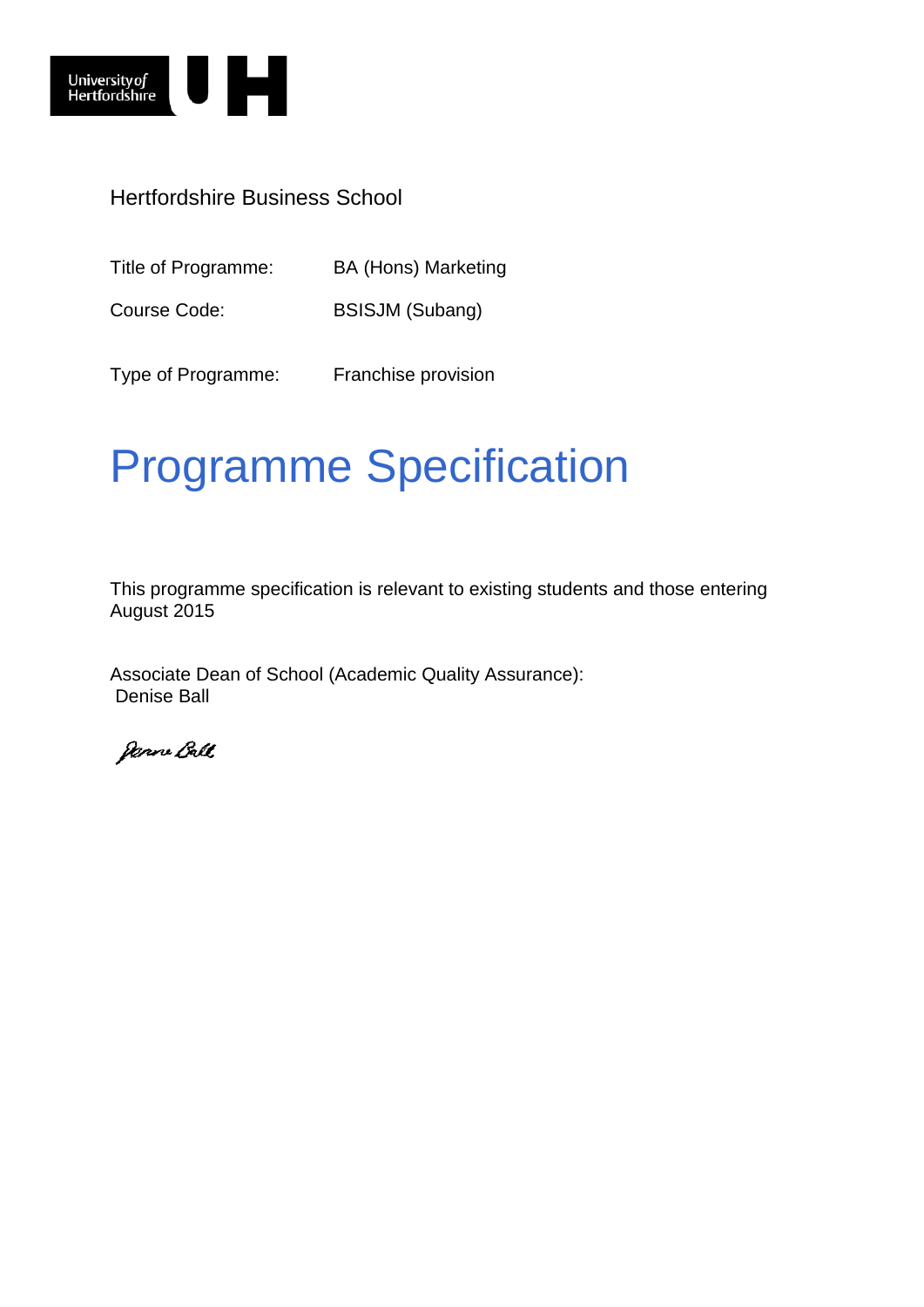## Programme Specification BA (Hons) Marketing

This programme specification (PS) is designed for prospective students, enrolled students, academic staff and potential employers. It provides a concise summary of the main features of the programme and the intended learning outcomes that a typical student might reasonably be expected to achieve and demonstrate if he/she takes full advantage of the learning opportunities that are provided. More detailed information on the teaching, learning and assessment methods, learning outcomes and content for each module can be found in Definitive Module Documents (DMDs) and Module Guides.

### Section 1

| <b>Awarding Institution/Body</b> | University of Hertfordshire                                   |
|----------------------------------|---------------------------------------------------------------|
| <b>Teaching Institution</b>      | <b>INTI International College Subang</b>                      |
|                                  | University/partner campuses INTI International College Subang |
| Programme accredited by          | Not applicable                                                |
| <b>Final Award</b>               | BA (Hons)                                                     |
| <b>All Final Award titles</b>    | Marketing                                                     |
| <b>FHEQ level of award</b>       | 6                                                             |
| <b>UCAS code(s)</b>              | Not applicable                                                |
| <b>Language of Delivery</b>      | English                                                       |

### A. Programme Rationale

The programme is designed to recruit students who wish to specialise in Marketing Its intention is to promote the 'employability' of its graduates so that they can thrive in an increasingly competitive employment market. This is achieved through a blend of academic study and skills development. Subject specific modules are supported by skills modules. The degree aims to provide students with the knowledge and understanding to equip them for a career in marketing.

### B. Educational Aims of the Programme

The programme has been devised in accordance with the University's graduate attributes of programmes of study as set out in [UPR TL03.](http://sitem.herts.ac.uk/secreg/upr/TL03.htm)

### **Additionally this programme aims to:**

- enable students to undertake practical experience of marketing and enterprise-based activity to enhance their learning and employability
- provide a foundation for further professional or postgraduate study
- develop students' intellectual, creative and analytical ability to appraise problems and to offer solutions
- develop in students the interpersonal and specialist skills needed for a career in marketing
- provide students with opportunity to gain appropriate employability skills within the global context

### C. Intended Learning Outcomes

The programme provides opportunities for students to develop and demonstrate knowledge and understanding, skills and other attributes in the following areas. The programme outcomes are referenced to the QAA benchmark statements for General Business and Management and the Framework for Higher Education Qualifications in England, Wales and Northern Ireland (2008), and relate to the typical student. Additionally, the SEEC Credit Level Descriptors for Further and Higher Education 2010 have been used as a guiding framework for curriculum design.

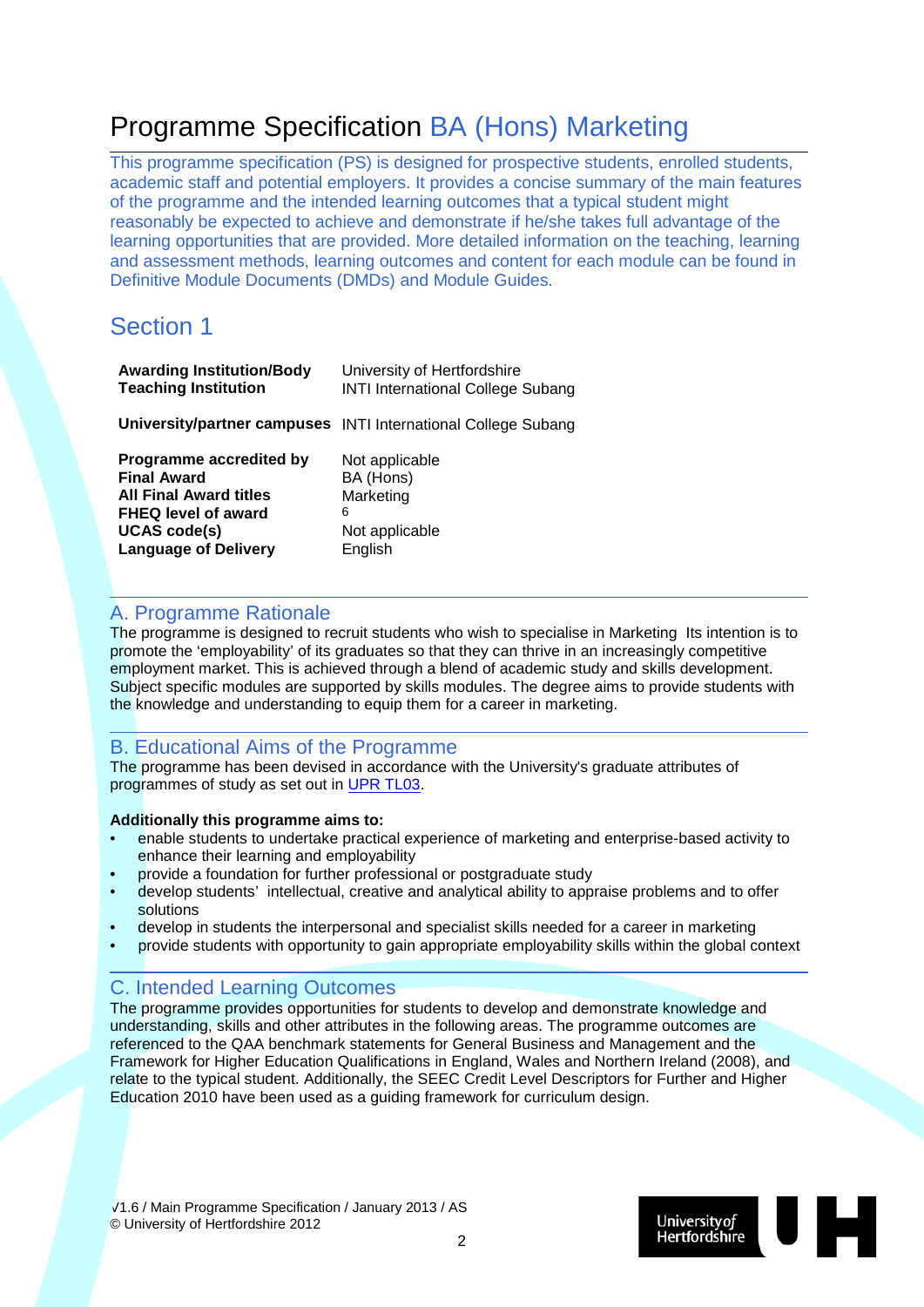| Knowledge and<br>Understanding of:                                                                                                                                            | Teaching/learning methods &<br>strategies                                                                                                                                                                                                                                                          | <b>Assessment</b>                                                                                                                                                                                      |
|-------------------------------------------------------------------------------------------------------------------------------------------------------------------------------|----------------------------------------------------------------------------------------------------------------------------------------------------------------------------------------------------------------------------------------------------------------------------------------------------|--------------------------------------------------------------------------------------------------------------------------------------------------------------------------------------------------------|
| A1 The key marketing<br>concepts, practices and<br>underpinning theory.                                                                                                       | Acquisition of A1 to A4 is through<br>a combination of lectures,<br>tutorials, coursework and project<br>work of both practical and                                                                                                                                                                | Knowledge and<br>understanding are assessed<br>through a combination of<br>examinations and assessed                                                                                                   |
| A2 The complexities of<br>organisations, in<br>particular the way in<br>which marketing interacts<br>with other key business<br>functions.                                    | academic nature.<br>Knowledge and understanding is<br>also acquired via experiential<br>learning at level 5.                                                                                                                                                                                       | coursework. Assessment,<br>which is both formative and<br>summative, individual and<br>group based spans many<br>forms, e.g. essay<br>assignments, project reports,<br>exhibitions and                 |
| A3 The external<br>environmental influence<br>on the organisation and<br>marketing management.                                                                                | Throughout, the learner is<br>encouraged to undertake<br>independent study both to<br>supplement and consolidate what<br>is being taught/learnt and to<br>broaden their individual                                                                                                                 | presentations.                                                                                                                                                                                         |
| A4 Contemporary issues<br>which impact marketing<br>such as innovation,<br>creativity and enterprise;<br>e-commerce,<br>sustainability, business<br>ethics and globalisation. | knowledge and understanding of<br>the subject.<br>Students will have the opportunity<br>to interact with the wider UHBS<br>research community and to<br>continue to develop the key<br>employability skills of resource<br>management and reflection.                                              |                                                                                                                                                                                                        |
| A5 Related business<br>disciplines                                                                                                                                            |                                                                                                                                                                                                                                                                                                    |                                                                                                                                                                                                        |
| Intellectual skills - able to:                                                                                                                                                | Teaching/learning methods &<br>strategies                                                                                                                                                                                                                                                          | <b>Assessment</b>                                                                                                                                                                                      |
| B1 Utilise cognitive skills of<br>critical thinking.<br>B2 Utilise cognitive skills of<br>analysis.<br>B3 Utilise cognitive skills of                                         | Intellectual skills specific to<br>marketing are developed<br>throughout the programme by the<br>methods and strategies outlined<br>in 'Teaching/learning methods'<br>above.<br>Dedicated professional                                                                                             | Intellectual skills specific to<br>B1- B4 are assessed via<br>coursework assignments,<br>case study reports,<br>presentations, examinations<br>and live projects and the<br>integration of theory with |
| synthesis<br>B4 Assess theory and provide<br>opinion based on reading<br>and use of relevant<br>theory.                                                                       | development and critical thinking<br>modules have been designed to<br>build their understanding of key<br>topics relevant to marketing and<br>to enhance their academic skills<br>within the professional marketing<br>standards framework.<br>Throughout, the learner is<br>encouraged to develop | practice.                                                                                                                                                                                              |
|                                                                                                                                                                               | intellectual skills further by                                                                                                                                                                                                                                                                     |                                                                                                                                                                                                        |
|                                                                                                                                                                               | independent study.                                                                                                                                                                                                                                                                                 |                                                                                                                                                                                                        |
| Practical skills - able to:                                                                                                                                                   | Teaching/learning methods &<br>strategies                                                                                                                                                                                                                                                          | <b>Assessment</b>                                                                                                                                                                                      |
| C1 Integrate marketing<br>theory with practice<br>through the 'applied'<br>modules.                                                                                           | Practical skills are developed<br>through a number of 'applied'<br>modules at level 5 and 6 where<br>C1 is developed through tutorials,<br>group based projects, oral<br>presentations, case studies and                                                                                           | Practical skills for C1 are<br>assessed through<br>coursework assignments,<br>case study reports,<br>presentations, examinations<br>and live projects.                                                 |
| V1.6 / Main Programme Specification / January 2013 / AS                                                                                                                       |                                                                                                                                                                                                                                                                                                    |                                                                                                                                                                                                        |

© University of Hertfordshire 2012

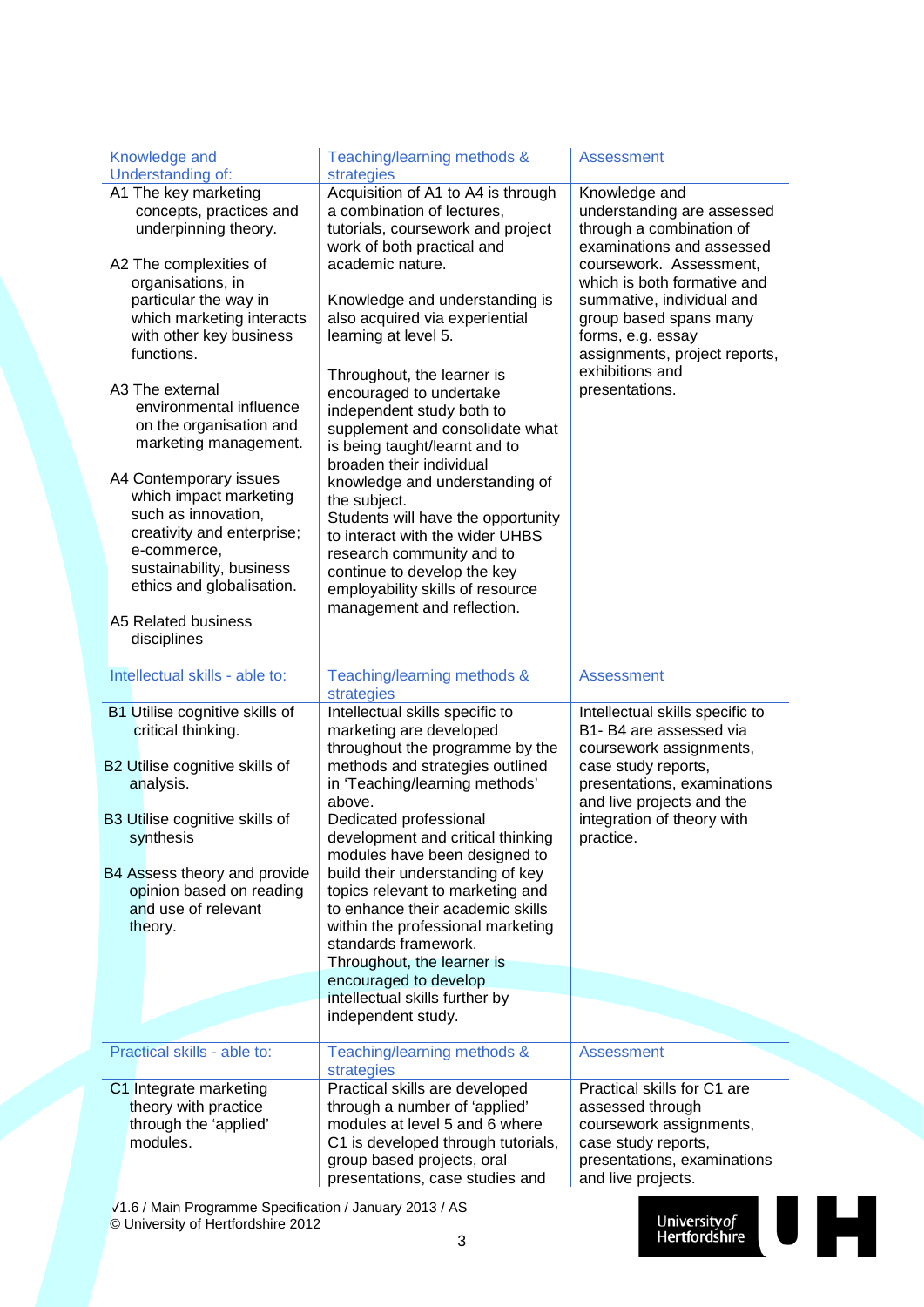|                                                                                                                                                                                                                                                                                                                                                                                                                                                                               | links with live projects.                                                                                                                                                                                                                                                                                                                                                                                                                                                                                                         |                                                                                                                                                                                                                                                                                                                                                                               |
|-------------------------------------------------------------------------------------------------------------------------------------------------------------------------------------------------------------------------------------------------------------------------------------------------------------------------------------------------------------------------------------------------------------------------------------------------------------------------------|-----------------------------------------------------------------------------------------------------------------------------------------------------------------------------------------------------------------------------------------------------------------------------------------------------------------------------------------------------------------------------------------------------------------------------------------------------------------------------------------------------------------------------------|-------------------------------------------------------------------------------------------------------------------------------------------------------------------------------------------------------------------------------------------------------------------------------------------------------------------------------------------------------------------------------|
| Transferable skills - able to:                                                                                                                                                                                                                                                                                                                                                                                                                                                | Teaching/learning methods &<br>strategies                                                                                                                                                                                                                                                                                                                                                                                                                                                                                         | Assessment                                                                                                                                                                                                                                                                                                                                                                    |
| D1 Communicate effectively,<br>both orally and in writing.<br>D2 Work effectively in a<br>team.<br>D <sub>3</sub> Make use of effective<br>problem solving and<br>decision making using<br>appropriate qualitative<br>and quantitative<br>techniques.<br>D4 Work independently,<br>effectively and to set<br>deadlines.<br>D5 Make effective use of<br>Information Technology.<br>D6 Demonstrate the ability<br>to use academic,<br>enterprise and<br>employability skills in | Transferable skills are developed<br>throughout the programme by the<br>methods and strategies outlined<br>above.<br>D1, D3 & D5 - are developed<br>through coursework reports, oral<br>presentations, project reports and<br>an exhibition and through<br>feedback on each.<br>$D2 - is developed through$<br>tutorials, group based coursework<br>and live projects.<br>D4, D6 and D7 - are developed<br>throughout the programme.<br>Throughout, the learner is<br>encouraged to develop<br>transferable skills by maintaining | Transferable skills are<br>assessed through:<br>D1 - coursework, oral<br>presentations and project<br>reports;<br>D2-group based<br>coursework;<br>$D3 -$ assignments and<br>project reports;<br>D4-the timely delivery of<br>individual coursework;<br>D5 - written coursework and<br>via electronic presentations;<br>D6 and $D7 -$ assessment<br>within dedicated modules. |
| both scholarly and work-<br>based environments.<br>D7 Operate in the dynamic<br>global arena and to<br>appreciate contemporary<br>and cross-cultural<br>difference.                                                                                                                                                                                                                                                                                                           | a record of evidence and<br>completing a personal<br>development plan.                                                                                                                                                                                                                                                                                                                                                                                                                                                            |                                                                                                                                                                                                                                                                                                                                                                               |

### D. Programme Structures, Features, Levels, Modules, and Credits

The programme is offered full time (3 years) and leads to the award of BA (Hons) Marketing.

Entry to the programme is at Level 4. Entry at Level 5 may also be possible with other suitable qualifications. Intake at INTI International College Subang and INTI International College Kuala Lumpur is normally at August (Semester A), January (Semester B) and April (Semester C).

Professional and Statutory Regulatory Bodies Not applicable.

### Programme Structure

The programme structure and progression information below (Table 1a and 1b) is provided for the Honours award. Any interim awards are identified in Table 1b. The Programme Learning Outcomes detailed above are developed and assessed through the constituent modules. Table 2 (in section 2) identifies where each learning outcome is assessed.

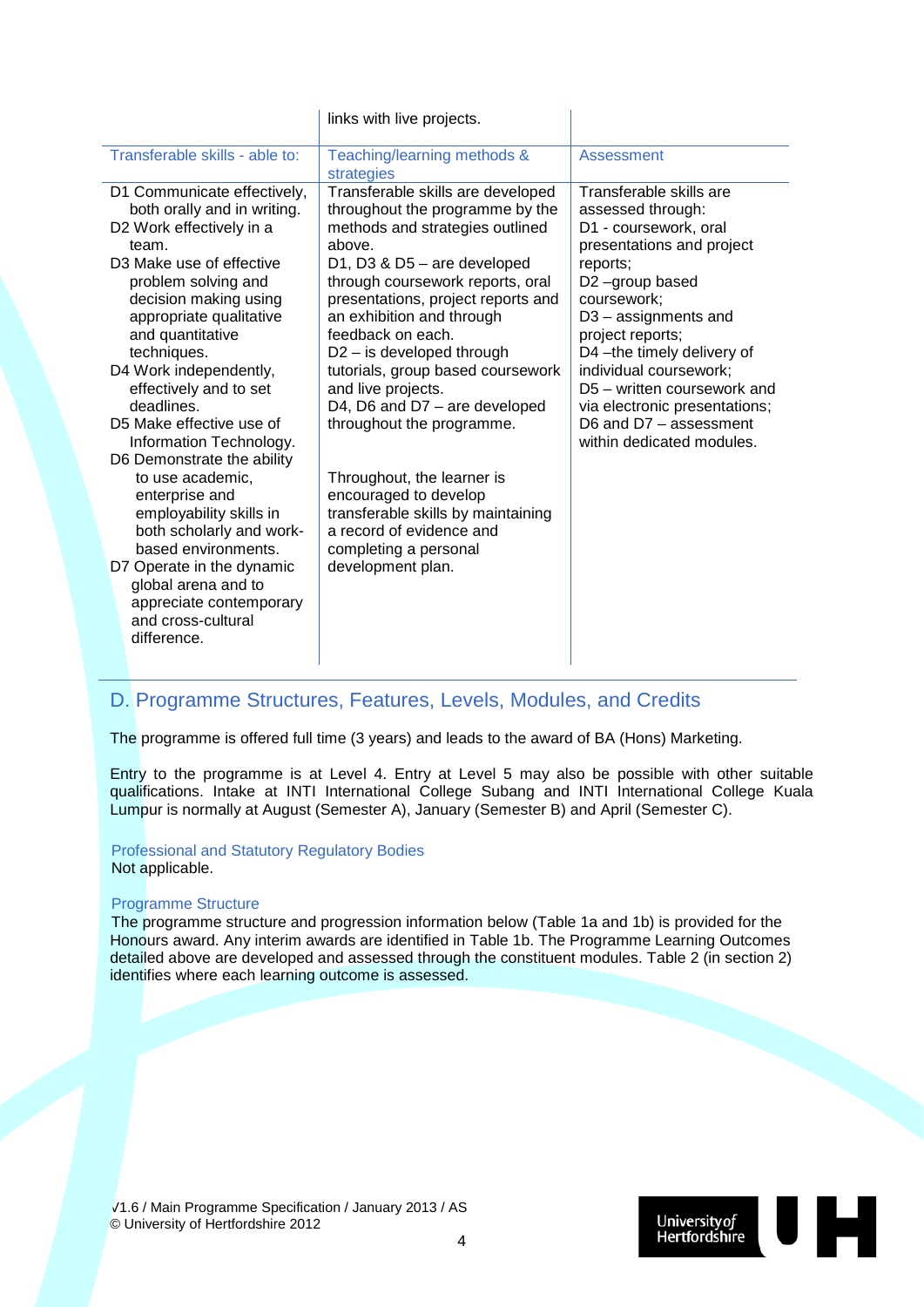#### Table 1a Outline Programme Structure **Mode of study** Full time **Entry point** Semester A

#### **Level 4**

| <b>Compulsory Modules</b><br><b>Module Title</b> | Code<br>Module               | Points<br>Credit | ৳<br>≧<br>anguage<br>live<br>Del | Examination<br>8 <sup>o</sup> | Coursework<br>$\aleph$ | Practica<br>$\aleph$ | <b>Semesters</b> |
|--------------------------------------------------|------------------------------|------------------|----------------------------------|-------------------------------|------------------------|----------------------|------------------|
| Marketing Data Analysis                          |                              | 15               | English                          | $\Omega$                      | 100                    | 0                    | A, B, C          |
| <b>Principles of Marketing</b>                   | See                          | 15               | English                          | 0                             | 100                    | 0                    | A, B, C          |
| Professional Development for Marketers           | Campus<br><b>Module Code</b> | 30               | English                          | $\Omega$                      | 100                    | 0                    | A, B, C          |
| <b>Economics for Business</b>                    | <b>Matrix</b>                | 15               | English                          | $\Omega$                      | 100                    | 0                    | A, B, C          |
| Introduction to Marketing Communications         | on                           | 15               | English                          | 0                             | 100                    | 0                    | A, B, C          |
| <b>Global Perspectives in Business</b>           | Page 6                       | 15               | English                          | 0                             | 100                    | 0                    | A, B, C          |
| Creativity, Technology and Innovation            |                              | 15               | English                          | 0                             | 100                    | 0                    | A, B, C          |

Progression to Level 5 requires 120 credit points at Level 4. For students with less than 120 credits at Level 4 progression will be determined by the Programme Examination Board.

**Level 5**

| ----                                             |                    |                  |                          |                         |                              |                            |           |
|--------------------------------------------------|--------------------|------------------|--------------------------|-------------------------|------------------------------|----------------------------|-----------|
| <b>Compulsory Modules</b><br><b>Module Title</b> | Code<br>Module     | Points<br>Credit | ৳<br>Delivery<br>anguage | Examination<br>$\aleph$ | Coursework<br>8 <sup>o</sup> | Practica<br>8 <sup>o</sup> | Semesters |
| 21 <sup>st</sup> Century Consumer Marketing      |                    | 15               | English                  | 50                      | 50                           | 0                          | A, B, C   |
| Enhancing Employability in Marketing             |                    | 15               | English                  | $\Omega$                | 100                          | 0                          | A, B, C   |
| <b>Marketing Planning</b>                        | See<br>Campus      | 15               | English                  | $\Omega$                | 100                          | 0                          | A, B, C   |
| <b>Managing People</b>                           | <b>Module Code</b> | 15               | English                  | $\Omega$                | 100                          | 0                          | A, B, C   |
| Enterprise                                       | <b>Matrix</b>      | 15               | English                  | $\Omega$                | 100                          | 0                          | A, B, C   |
| <b>Product Innovation</b>                        | on                 | 15               | English                  | $\Omega$                | 100                          | 0                          | A, B, C   |
| Digital Marketing                                | Page 6             | 15               | English                  | 50                      | 50                           | 0                          | A, B, C   |
| Marketing for the Small Enterprise               |                    | 15               | English                  | 60                      | 40                           | 0                          | A, B, C   |

Progression to Level 6 requires 240 credit points at Levels 4 and 5, of which at least 120 credit points must be at Level 5; for students with less than 240 credit points at Levels 4 and 5 progression will be determined by the Programme Examination Board.

**Level 6**

| <b>Compulsory Modules</b><br><b>Module Title</b> | Code<br>Module               | oints<br>≏<br>Credit | ৳<br>anguage<br>Delivery | Examination<br>$\%$ | ework<br>Ō<br>$\aleph$ | Practica<br>$\aleph$ | Semesters |
|--------------------------------------------------|------------------------------|----------------------|--------------------------|---------------------|------------------------|----------------------|-----------|
| Contemporary Issues in Marketing                 |                              | 15                   | English                  | $\Omega$            | 100                    | $\mathbf{0}$         | A, B, C   |
| Market and Social Research                       | See                          | 30                   | English                  | 60                  | 40                     | $\mathbf 0$          | A, B, C   |
| <b>Business and Commercial Awareness</b>         | Campus<br><b>Module Code</b> | 15                   | English                  | 0                   | 100                    | 0                    | A, B, C   |
| Social Networking and Enterprise                 | <b>Matrix</b>                | 15                   | English                  | 0                   | 100                    | 0                    | A, B, C   |
| Managing Media and Communications                | on                           | 30                   | English                  | 60                  | 40                     | 0                    | A, B, C   |
| Management Science in Business                   | Page 6                       | 15                   | English                  | 70                  | 30                     | 0                    | A, B, C   |

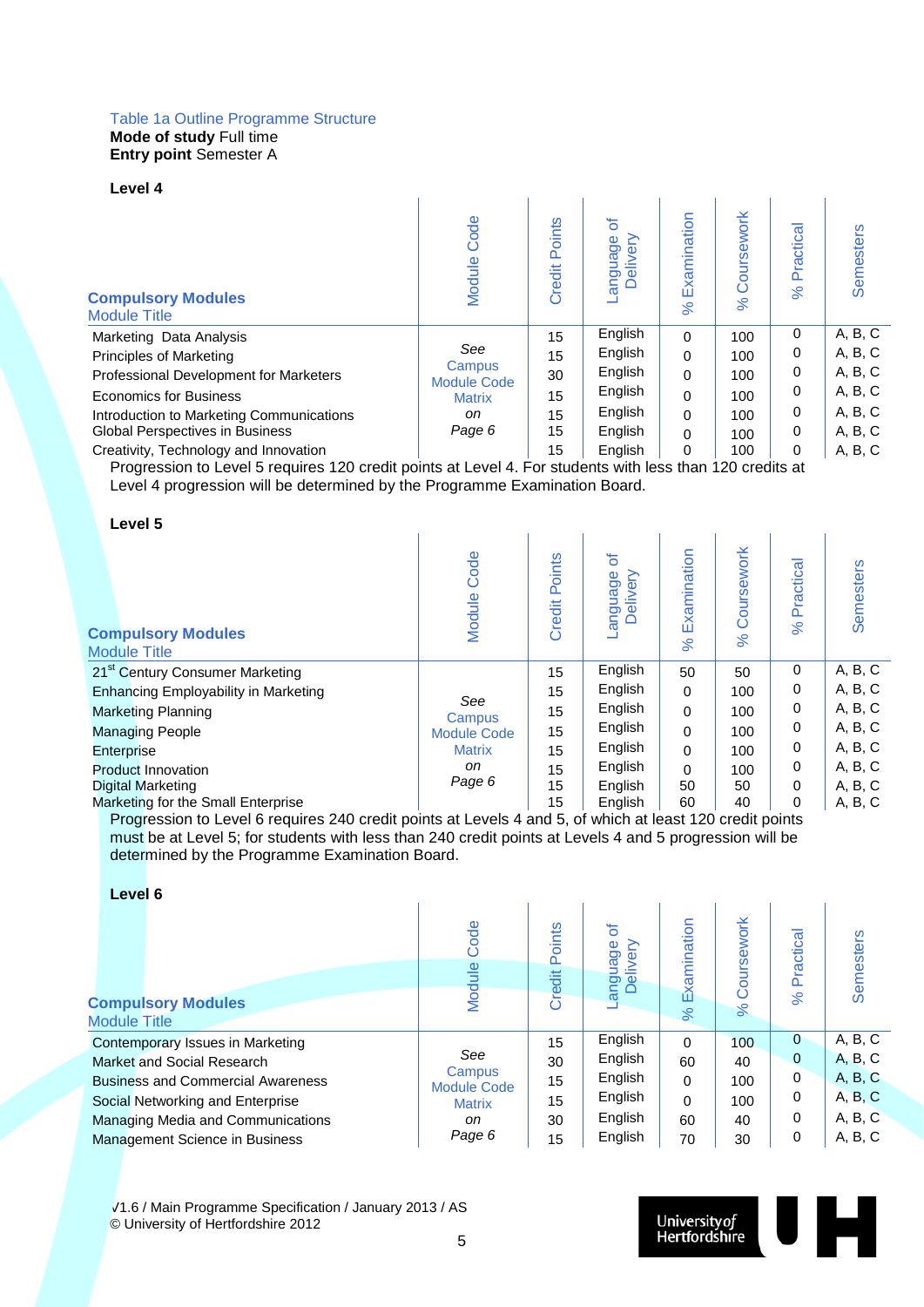### **Campus Module Code Matrix**

**LEVEL 4**

| <b>Compulsory Modules</b>                                   | Module Code           |
|-------------------------------------------------------------|-----------------------|
| <b>Module Title</b>                                         | Subang                |
| Marketing Data Analysis                                     | 4FBS1016              |
| Principles of Marketing                                     | 4FBS1017              |
| Professional Development for Marketers                      | 4FBS1018              |
| <b>Economics for Business</b>                               | 4FBS1019              |
| Introduction to Marketing Communications                    | 4FBS1020              |
| Global Perspectives in Business                             | 4FBS1029              |
| Creativity, Technology and Innovation                       | 4FBS1021              |
| LEVEL 5                                                     |                       |
| <b>Compulsory Modules</b>                                   | Module Code           |
| <b>Module Title</b>                                         | Subang                |
| 21 <sup>st</sup> Century Consumer Marketing                 | 5FBS1023              |
| <b>Enhancing Employability in Marketing</b>                 | 5FBS1024              |
| <b>Marketing Planning</b>                                   | 5FBS1025              |
| <b>Managing People</b>                                      | 5FBS1026              |
| Enterprise                                                  | 5FBS1027              |
| <b>Product Innovation</b>                                   | 5FBS1028              |
| <b>Digital Marketing</b>                                    | 5FBS1029              |
| Marketing for the Small Enterprise                          | 5FBS1030              |
| LEVEL 6<br><b>Compulsory Modules</b><br><b>Module Title</b> | Module Code<br>Subang |
| Contemporary Issues in Marketing                            | 6FBS1094              |
| <b>Market and Social Research</b>                           | 6FBS1061              |
| <b>Business and Commercial Awareness</b>                    | 6FBS1062              |

The award of an honours degree requires 360 credit points, with at least 240 credit points at Level 5 or above, of which at least 120 credit points must be at Level 6.

Social Networking and Enterprise 6FBS1064 Managing Media and Communications 6FBS1065 Management Science in Business 6FBS1063

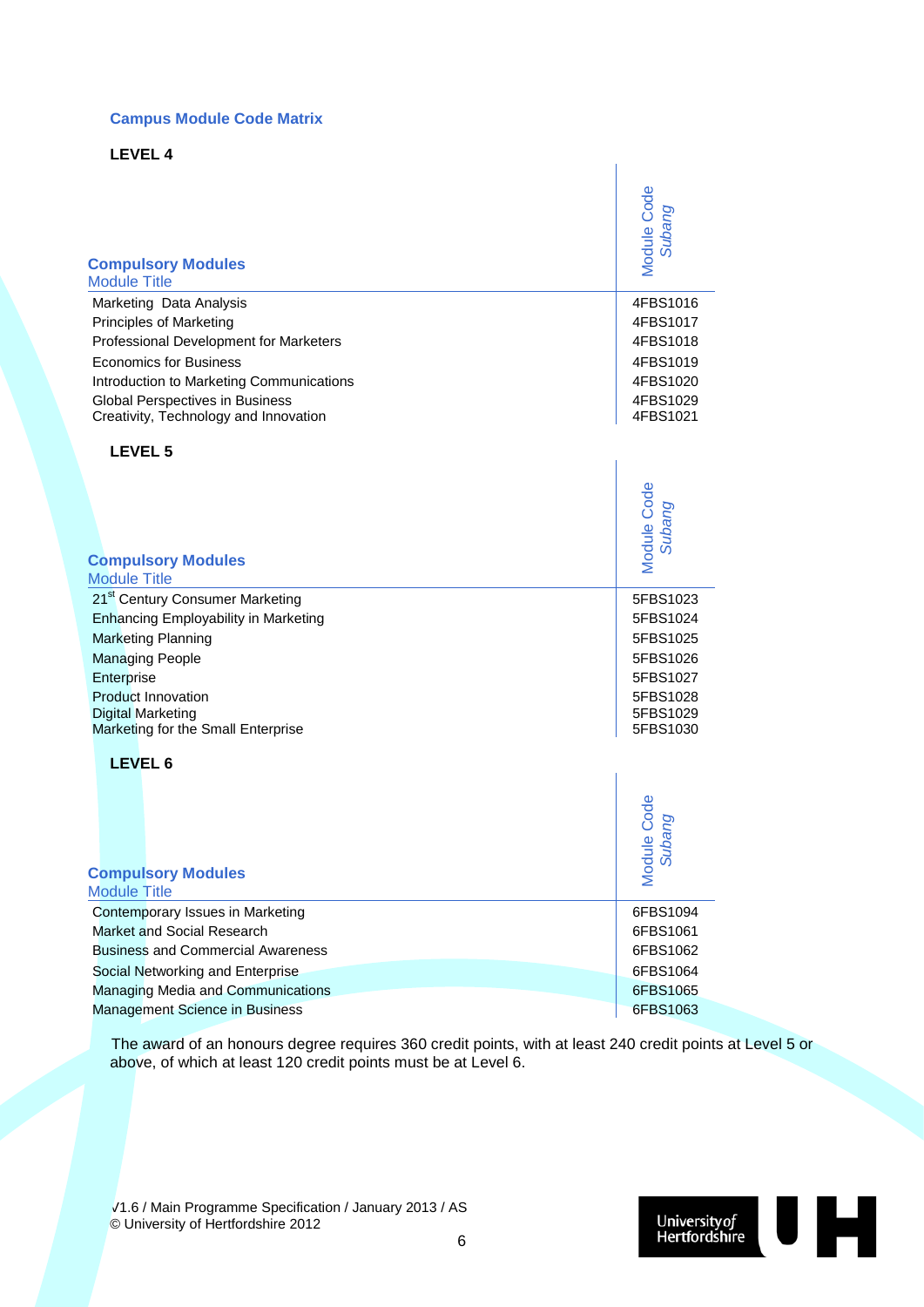### Honours classification

The University has approved structure and assessment regulations common to all programmes. Full details are provided in [UPR AS14,](http://sitem.herts.ac.uk/secreg/upr/pdf/AS14-Structure%20and%20Assessment%20Regs%20-%20Undergrad%20and%20Taught%20Postgrad%20Programmes-v04%200.pdf) Section D.

### Table 1b Final and interim awards available

The programme provides the following final and interim awards:

|                                          |                                                                                 | Available at end of |
|------------------------------------------|---------------------------------------------------------------------------------|---------------------|
| Award                                    | Minimum requirements                                                            | Level               |
| University Certificate*                  | 45 credit points at level 4                                                     |                     |
| Certificate of Higher Education*         | 120 credit points at level 4                                                    | 4, 5                |
| University Diploma*                      | 180 credit points including at least 60 at level<br>5                           | 5, 6                |
| Diploma of Higher Education<br>Marketing | 240 credit points including at least 120 at level<br>5                          | 5, 6                |
| <b>BA Marketing</b>                      | 300 credit points including 180 at level 6/5 of<br>which 60 must be at level 6  | 6                   |
| <b>BA (Honours) Marketing</b>            | 360 credit points including 240 at level 6/5 of<br>which 120 must be at level 6 | 6                   |

*\*These are untitled interim awards; other interim award titles reflect the appropriate fields of study*

### E. Support for students and their learning

Students are supported by;

- Director of Studies, University of Hertfordshire, located at Subang Campus.
- A Dean of School or Head of School at the respective campus.
- A Head of Programme (HoP) to manage the programme and support students' learning such as coordinating study plans, managing academic progression, and providing academic counseling.
- Head of INTI and Laureate International Partnerships at the University of Hertfordshire Business School
- Link Tutor from the University of Hertfordshire Business School
- A Programme Committee, the membership of which includes the Link Tutors and students
- An extensive Learning Resources Centre, incorporating a library and computer centre.
- A team of Academic Support Tutors.
- A Teaching & Learning Department/Unit.
- An International Students Centre.
- Campus Counseling Centre.
- The Students' Body INTIMA.
- A Careers Service for all current students and graduates.
- StudyNet, a versatile on-line interactive intranet and learning environment.
- Black Board, a versatile on-line interactive intranet and learning environment.
- UH Club (Subang) and student representatives.
- Student Feedback Scheme (all campuses) and Student Helpdesk (Subang).

### F. Entry requirements

### **To join this programme at Level 4, a student is normally expected to have one of the following qualifications:**

- STPM with 2 principal passes or Matriculation Certificate with a CGPA of 2.0 based on an average of the best three subjects including General Paper
- A-levels with 2 principal passes
- INTI Foundation programme
- UEC with 5Bs
- Equivalent qualifications to be assessed by the Portfolio Review Committee (PRC)

Malaysian students without credit in SPM English should hold IELTS score of 6.0 (with no less than 5.5 in any band) or TOEFL 550 or an equivalent level of English Language, eg success in the INTI

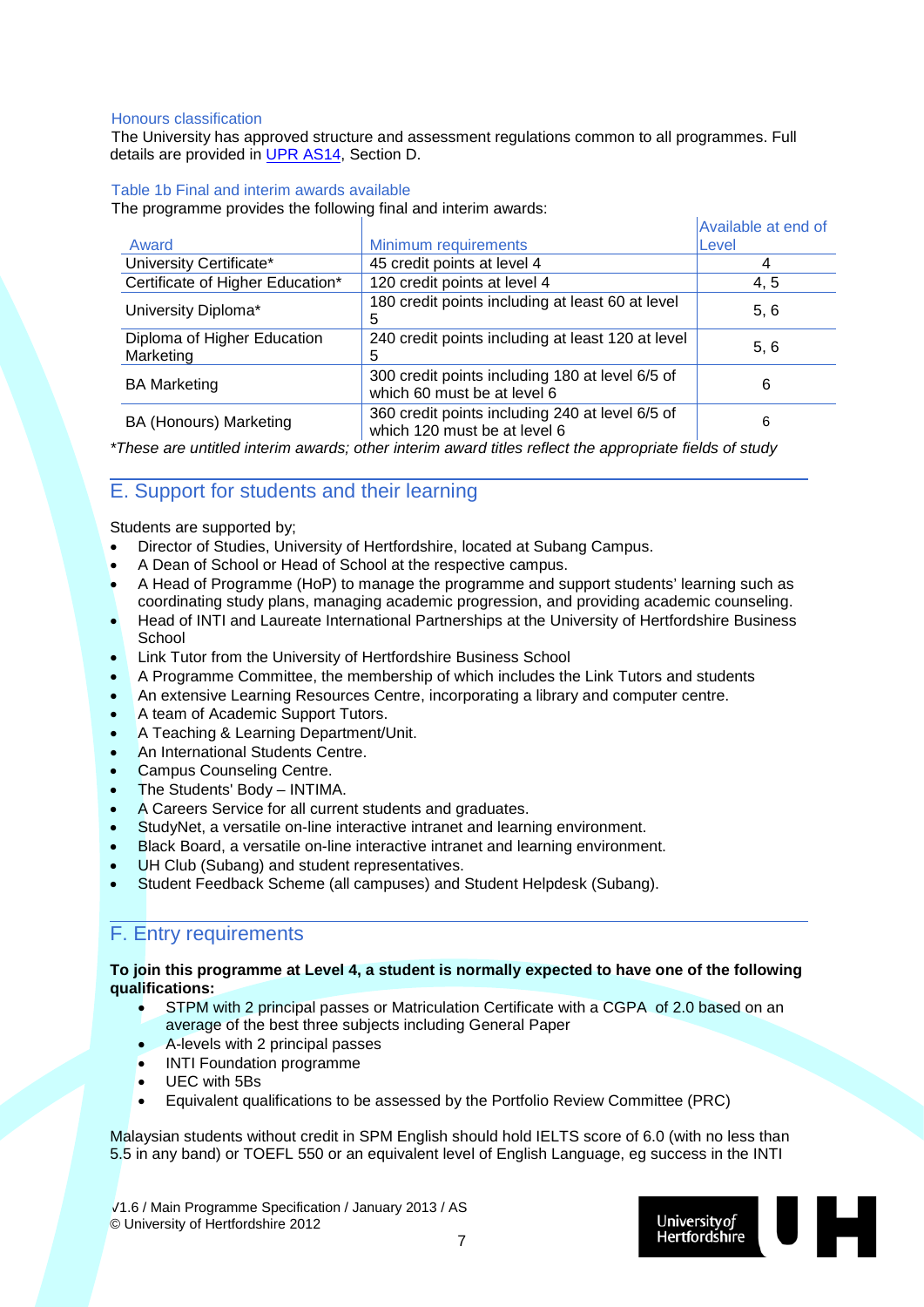English Placement Test and/or successful completion of the LEP (Laureate English Programme). International students will be required to present the English language requirements.

The programme is subject to the University's Principles, Policies, Regulations and Procedures for the Admission of Students to Undergraduate and Taught Postgraduate Programmes and will take account of University policy and guidelines for assessing accredited prior certificated learning (APCL) and accredited prior experiential learning (APEL).

Other appropriate qualifications may be considered in consultation with the relevant Programme Director or Head of Programme in liaison with the Hertfordshire Business School Admissions Tutor.

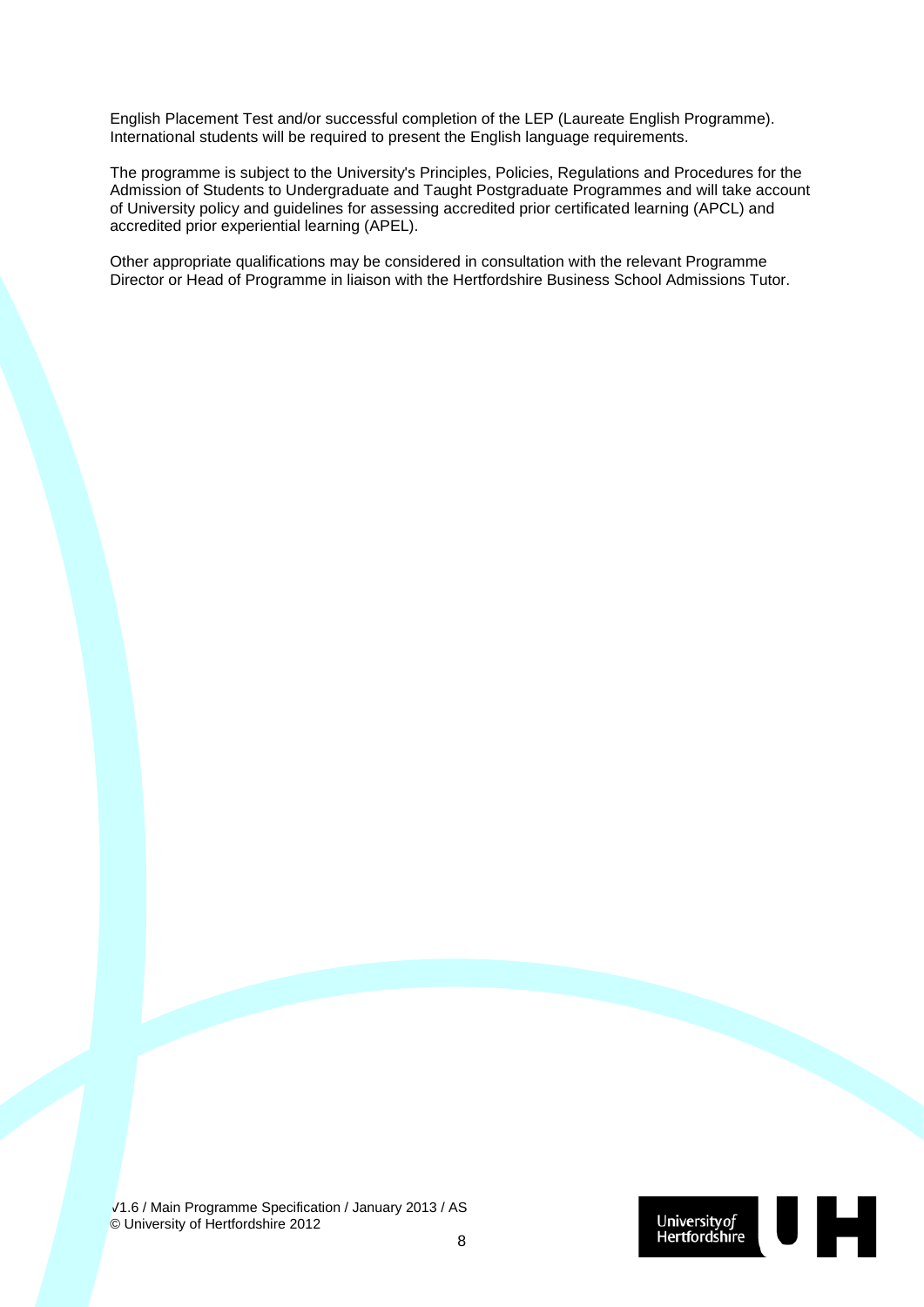### Section 2

### Programme management

**Relevant QAA subject benchmarking statements** General Business and Management **Date of validation/last periodic review Corporation Corporation 13 Date of production/ last revision of PS** June 15<br>Relevant intakes Level 4 **Relevant intakes**<br> **Relevant intakes**<br> **Administrative School**<br> **Administrative School**<br> **Administrative School**<br> **Administrative School** 

**Administrative School** Hertfordshire Business School

### Table 3 Course structure

| Course details                                                                            |                |               |           |  |                   |                      |             |               |
|-------------------------------------------------------------------------------------------|----------------|---------------|-----------|--|-------------------|----------------------|-------------|---------------|
| <b>JACS</b><br>Course code<br>Course description                                          |                |               |           |  |                   |                      |             |               |
| N100<br>BSISJM - Subang<br><b>BA (Honours) Marketing</b><br><b>BSIKLMK - Kuala Lumpur</b> |                |               |           |  |                   |                      |             |               |
| Course Instances                                                                          |                |               |           |  |                   |                      |             |               |
| Instances<br>code                                                                         | Intake         | <b>Stream</b> |           |  | Instances<br>Year | Location:            |             | Mode of study |
| <b>IMSJA1F</b>                                                                            | A              |               | Marketing |  | 1                 | INTI,                | Subang Jaya | Full-time     |
| <b>IMSJA2F</b>                                                                            | А              |               | Marketing |  | $\overline{c}$    | INTI,                | Subang Jaya | Full-time     |
| <b>IMSJA3F</b>                                                                            | Α              |               | Marketing |  | 3                 | INTI,<br>Subang Jaya |             | Full-time     |
| IMSJB1F-1                                                                                 | B              |               | Marketing |  | 1                 | INTI,<br>Subang Jaya |             | Full-time     |
| IMSJB1F-2                                                                                 | $\mathsf B$    |               | Marketing |  | 1                 | INTI,<br>Subang Jaya |             | Full-time     |
| IMSJB2F-1                                                                                 | $\overline{B}$ |               | Marketing |  | $\overline{c}$    | INTI,<br>Subang Jaya |             | Full-time     |
| IMSJB2F-2                                                                                 | $\mathsf B$    |               | Marketing |  | $\overline{2}$    | INTI,<br>Subang Jaya |             | Full-time     |
| IMSJB3F-1                                                                                 | $\mathsf B$    |               | Marketing |  | 3                 | INTI,                | Subang Jaya | Full-time     |
| IMSJB3F-2                                                                                 | $\mathsf B$    |               | Marketing |  | 3                 | INTI,<br>Subang Jaya |             | Full-time     |
| IMSJC1F-1                                                                                 | C              |               | Marketing |  | 1                 | INTI,<br>Subang Jaya |             | Full-time     |
| IMSJC1F-2                                                                                 | $\mathsf C$    |               | Marketing |  | $\overline{1}$    | INTI,<br>Subang Jaya |             | Full-time     |
| IMSJC2F-1                                                                                 | $\mathsf C$    |               | Marketing |  | $\overline{2}$    | INTI,                | Subang Jaya | Full-time     |
| IMSJC2F-2                                                                                 | С              |               | Marketing |  | 2                 | INTI,                | Subang Jaya | Full-time     |
| IMSJC3F-1                                                                                 | С              |               | Marketing |  | 3                 | INTI,                | Subang Jaya | Full-time     |

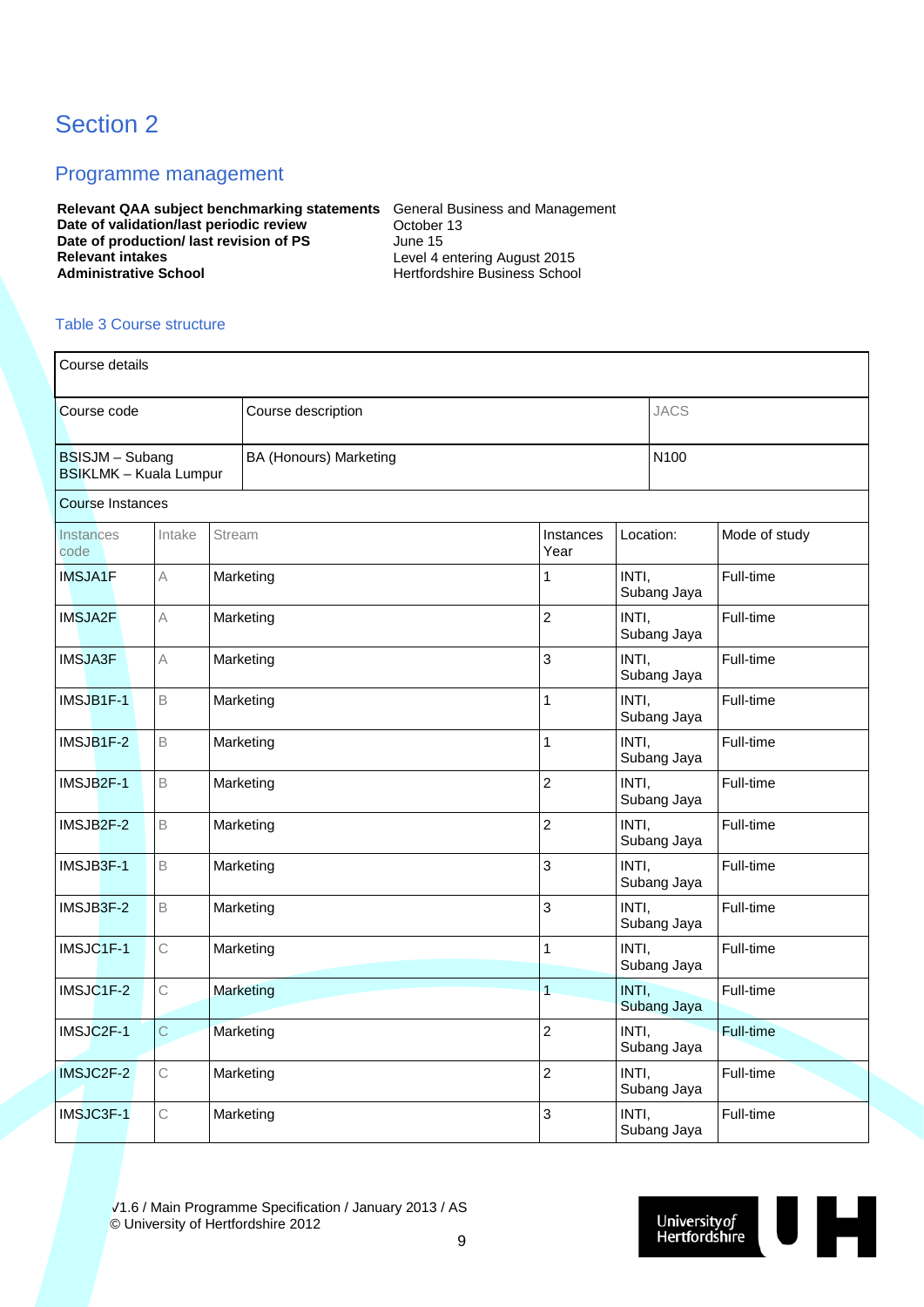| IMS<br>∩∩г<br>′etino<br>∵⊦اڭت<br>1V |  | <b>INTI</b><br>Java<br>י | .<br>'−ull-time |
|-------------------------------------|--|--------------------------|-----------------|
|-------------------------------------|--|--------------------------|-----------------|

The programme is managed by;

- A Dean of School or Head of School and Head of Programme.
- Head of Programme is responsible for the day to day management and who advise students on the programme as a whole.
- Programme Officer will assist the Head of Programme in the management of the programme.
- Marketing Officers, with specific responsibility for open days and selection of students.
- Head of INTI and Laureate International Partnerships at the University of Hertfordshire Business School
- Link Tutor from the University of Hertfordshire Business School
- A Programme Committee, the membership of which includes the Link Tutors and students

### Programme-specific assessment regulations

The programme is compliant with the University's generic assessment regulations (Structure and Assessment Regulations for Academic Programmes, [UPR AS14\)](http://sitem.herts.ac.uk/secreg/upr/AS14.htm).

Further points of clarification and interpretation relevant to this specific programme are given below:

- INTI operates a strict attendance requirement policy. Attendance at each individual module is monitored by INTI staff.
- Students who fall below this requirement will need to re-enrol on the module(s) affected.
- Penalties related to non-attendance are detailed by the campus documentation and are at the discretion of the Exam Board.
- The Malaysian Qualifications Agency (MQA) mandates that a number of additional subjects be studied alongside undergraduate programmes. Students are required to pass these in order to progress to the next level of study.
- Students must complete the MQA modules. Below is the list of MQA modules.

All students need to fulfil the regulatory requirements of pursuing the Compulsory Modules, Mata Pelajaran Wajib (MPW), totalling 9 credits in total within the programme prior to graduating. Credit Transfers are allowed for students who have pursued the MPW modules. Local students who have a credit in their Bahasa Malaysia (Malaysian Language) and are exempted from taking the Bahasa Kebangsaan module will need to pursue other modules of equivalent credit as a replacement.

### **MPW Subjects**

|                               | Bahasa Kebangsaan<br>(3 credits) | <b>Moral Studies or Islamic</b><br>Studies (3 credits) | <b>Moral Studies</b><br>(3 credits) |
|-------------------------------|----------------------------------|--------------------------------------------------------|-------------------------------------|
| Local Students                | v*                               |                                                        |                                     |
| <b>International Students</b> |                                  |                                                        |                                     |
|                               |                                  |                                                        |                                     |

**Note** 

\* Local students are exempted from pursuing this module if they have achieved a credit in their SPM's Bahasa Malaysia (Malaysian Language) paper.

### Other sources of information

- Definitive Module Documents
- Module Guides
- **Student Handbook**
- A-Z quide <http://www.studynet1.herts.ac.uk/ptl/common/support.nsf/support?ReadForm>
- University of Hertfordshire Course website: <http://www.herts.ac.uk/courses/>
- QAA Benchmark Statement website:

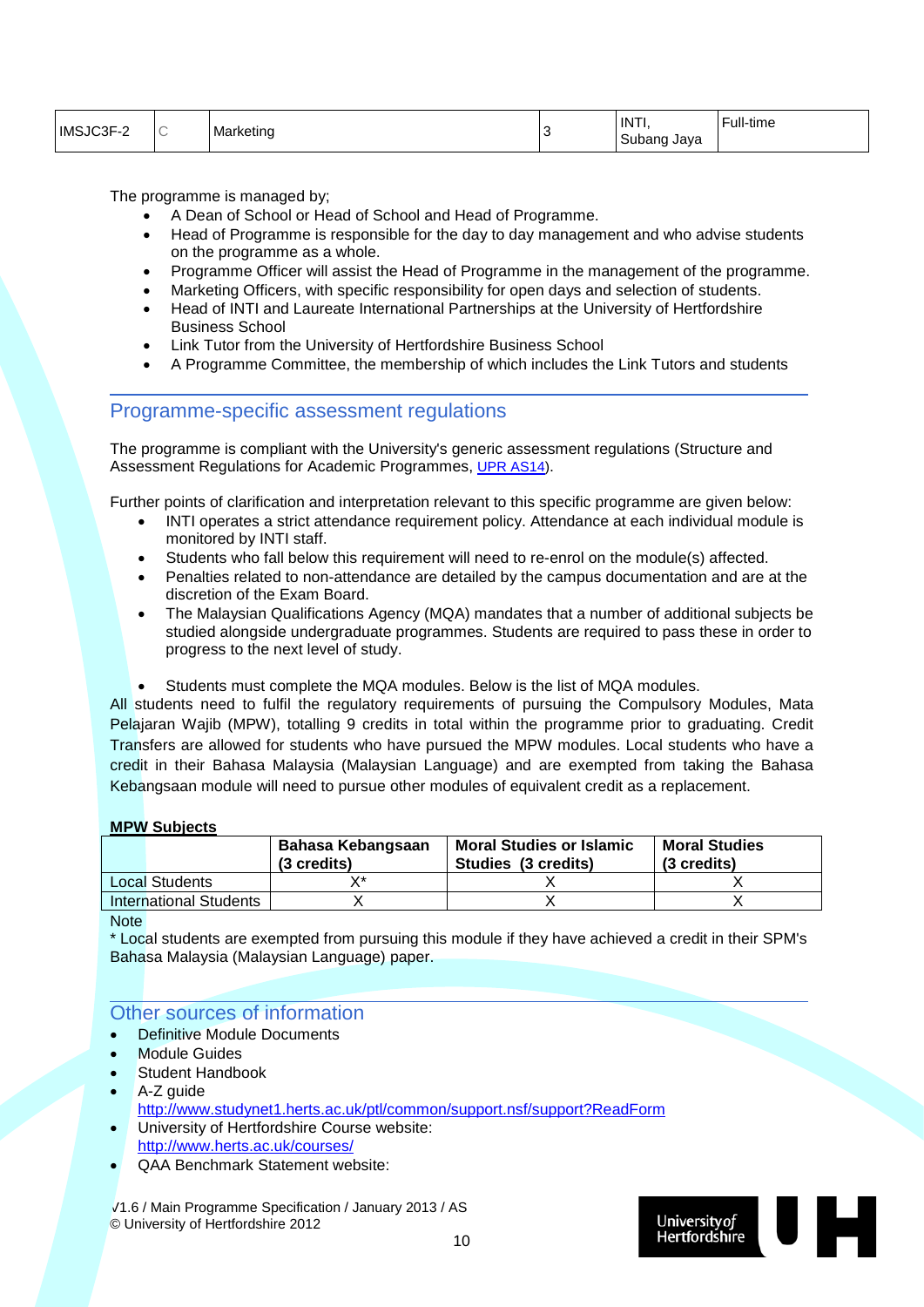[http://www.qaa.ac.uk/AssuringStandardsAndQuality/subject-guidance/Pages/Subject-benchmark](http://www.qaa.ac.uk/AssuringStandardsAndQuality/subject-guidance/Pages/Subject-benchmark-statements.aspx)[statements.aspx](http://www.qaa.ac.uk/AssuringStandardsAndQuality/subject-guidance/Pages/Subject-benchmark-statements.aspx)

- The Framework for Higher Education Qualifications in England, Wales and Northern Ireland, 2008:<http://www.qaa.ac.uk/AssuringStandardsAndQuality/Qualifications/Pages/default.aspx>
- SEEC Credit Level Descriptors for Further and Higher Education 2010:<http://www.seec.org.uk/sites/seec.org.uk/files/SEEC%20Level%20Descriptors%202010.pdf> **External Quality Review report website:**
- <http://www.qaa.ac.uk/reviews/reports/instReports.asp?ukprn=10007147>
- UNISTATS website: <http://www.unistats.com/>
- University of Hertfordshire Academic Quality website: (StudyNet → Staff → Department Lists → Academic Quality Office)
- Structure & Assessment Regulations Undergraduate & Taught Postgraduate Programmes, UPR AS14:
	- <http://sitem.herts.ac.uk/secreg/upr/AS14.htm>
- Learning and Teaching Policy and Graduate Attributes, UPR TL03: <http://sitem.herts.ac.uk/secreg/upr/TL03.htm>
- Admissions Undergraduate & Taught Postgraduate Students, UPR SA03: <http://sitem.herts.ac.uk/secreg/upr/SA03.htm>
- Academic Quality, UPR AS17: <http://sitem.herts.ac.uk/secreg/upr/AS17.htm> Index of UPRs for students: [http://sitem.herts.ac.uk/secreg/upr\\_azlist\\_info.htm](http://sitem.herts.ac.uk/secreg/upr_azlist_info.htm)
- Information on Programme and Module External Examiners [http://www.studynet1.herts.ac.uk/ptl/common/studentcentre.nsf/Teaching+Documents/](http://www.studynet1.herts.ac.uk/ptl/common/studentcentre.nsf/Teaching+Documents/184A221E5EECA6B780257A5C00250BA9?OpenDocument) [184A221E5EECA6B780257A5C00250BA9?OpenDocument](http://www.studynet1.herts.ac.uk/ptl/common/studentcentre.nsf/Teaching+Documents/184A221E5EECA6B780257A5C00250BA9?OpenDocument)
- MQA Website <http://www.mqa.gov.my/>

### Other information relevant to the programme

INTI Colleges operate on a basis of 2.5 semesters per annum, with the short semester beginning in January. There are 3 intakes to the programme per year (January, April and August).The Malaysian Qualifications Agency (MQA) mandates that a number of additional subjects be studied alongside undergraduate programmes.

### University policies relevant to the Programme

The University undertakes to use all reasonable endeavors to deliver, assess and administer this programme in accordance with this Programme Specification. At the same time it is recognised that it is in the nature of academic developments that changes, for example to the structure, curriculum, and assessment of a programme may be necessary in order to ensure that the programme remains up to date, in response to issues raised as a result of on-going monitoring and evaluation, and/or in order to conform to new regulatory requirements imposed by this institution, by professional or statutory bodies, or by national or governmental bodies.

The programme operates within the guidelines and policies relating to equal opportunities and environmental issues which may be agreed from time to time by the Board of Governors and/or the Academic Board of the University.

Where the programme is offered in collaboration with another institution these policies and guidelines will normally be those of the partner institution.

The programme operates in accordance with the University's Regulations Governing Studies Involving the Use of Human Subjects [\(UPR RE01\)](http://sitem.herts.ac.uk/secreg/upr/RE01.htm) agreed from time to time by the Academic Board of the University. However, where the programme is offered in collaboration with another institution (for example through a franchise arrangement for all or part of the programme) then specific approval

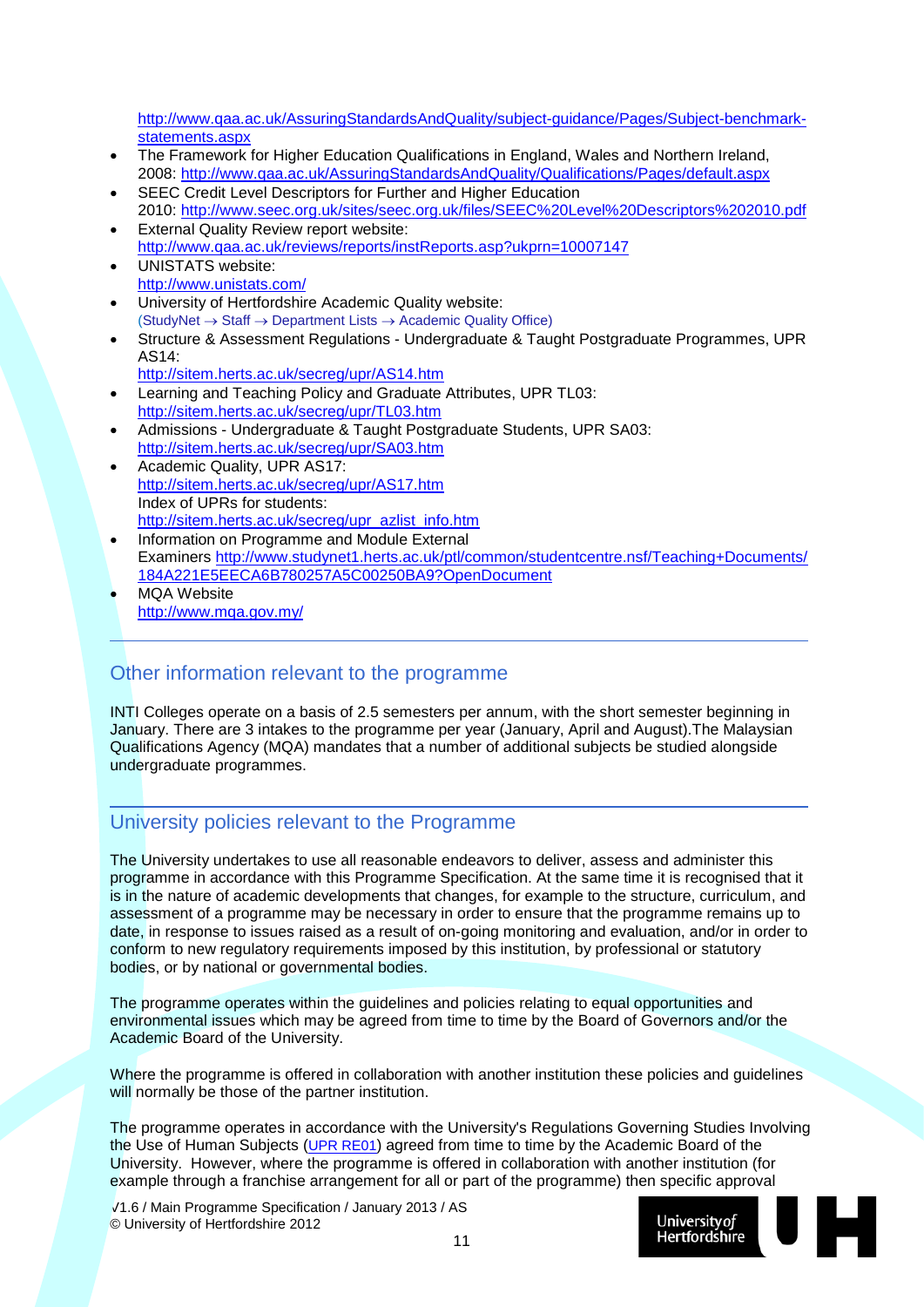must be obtained from the University for the operation of the programme within ethical guidelines prepared by the partner institution. The partner institution will be responsible for all insurance liability in connection with the observance of ethical guidelines.

Signed ……………………………………………………… Date…24th July 2015………………..

Denise Ball Associate Dean of School (Academic Quality Assurance)

If you would like this information in an alternative format please contact: Julie Wendell, Senior Administrator (Overseas Programmes), [j.a.wendell@herts.ac.uk](mailto:j.a.wendell@herts.ac.uk)

If you wish to receive a copy of the latest Programme Annual Monitoring and Evaluation Report (AMER) and/or the External Examiner's Report for the programme, please email a request to [aqo@herts.ac.uk](mailto:aqo@herts.ac.uk)

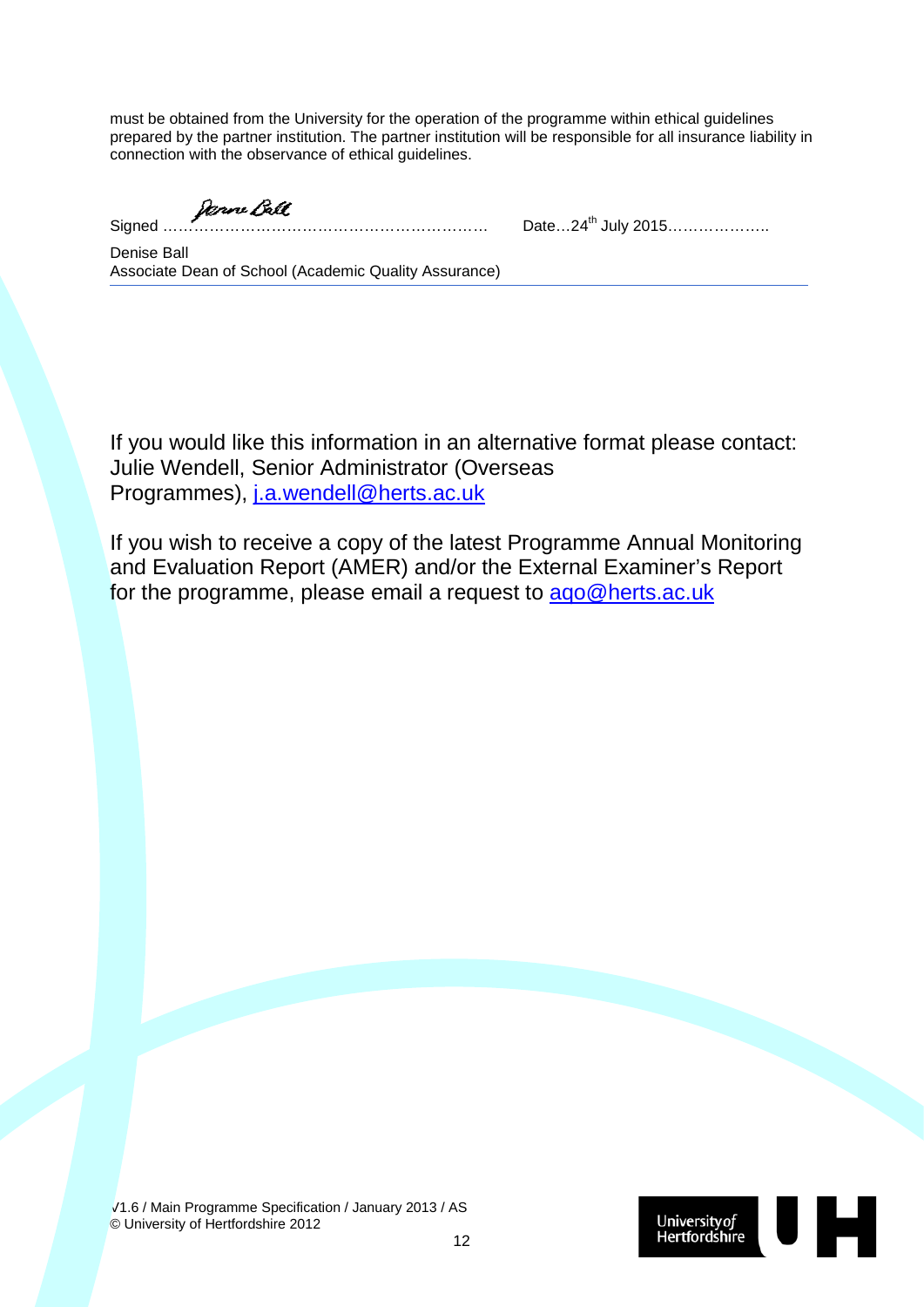

### **BA (Hons) Marketing**

### Table 2: Development of Programme Learning Outcomes in the Constituent Modules

This map identifies where the programme learning outcomes are assessed in the constituent modules. It provides (i) an aid to academic staff in understanding how individual modules contribute to the programme aims (ii) a checklist for quality control purposes and (iii) a means to help students monitor their own learning, personal and professional development as the programme progresses.

|                                |                                             |                                                                         | Programme Learning Outcomes (as identified in section 1 and the following page) |              |              |    |                |                            |              |           |           |                                   |                            |                |                |    |                |                |    |
|--------------------------------|---------------------------------------------|-------------------------------------------------------------------------|---------------------------------------------------------------------------------|--------------|--------------|----|----------------|----------------------------|--------------|-----------|-----------|-----------------------------------|----------------------------|----------------|----------------|----|----------------|----------------|----|
|                                |                                             |                                                                         | Knowledge and<br>Understanding                                                  |              |              |    |                | <b>Intellectual Skills</b> |              |           |           | <b>Practical</b><br><b>Skills</b> | <b>Transferable Skills</b> |                |                |    |                |                |    |
|                                | <b>Modules</b>                              | Code                                                                    | A1                                                                              | A2           | A3           | A4 | A <sub>5</sub> | <b>B1</b>                  | <b>B2</b>    | <b>B3</b> | <b>B4</b> | C <sub>1</sub>                    | D <sub>1</sub>             | D <sub>2</sub> | D <sub>3</sub> | D4 | D <sub>5</sub> | D <sub>6</sub> | D7 |
| 4<br>evel                      | <b>Principles of Marketing</b>              | See<br>Campus<br><b>Module</b><br>Code<br><b>Matrix</b><br>on<br>Page 6 | $\checkmark$                                                                    |              | ✓            |    |                |                            | ✓            |           | ✓         |                                   | $\checkmark$               |                |                | √  | ✓              |                |    |
|                                | Global Perspectives in Business             |                                                                         |                                                                                 |              |              |    |                |                            |              |           |           |                                   | ✓                          |                |                |    |                |                |    |
|                                | Professional Development for Marketers      |                                                                         |                                                                                 |              | $\checkmark$ |    | ✓              |                            |              |           | ✓         |                                   | $\checkmark$               |                |                |    | √              |                |    |
|                                | Introduction to Marketing Communications    |                                                                         | ✓                                                                               | $\checkmark$ |              |    |                |                            |              |           | √         |                                   | ✓                          |                | ✓              |    | ✓              | √              |    |
|                                | Marketing Data Analysis                     |                                                                         | ✓                                                                               |              |              |    | ✓              |                            |              |           |           |                                   |                            | ✓              | ✓              |    | √              |                |    |
|                                | <b>Economics for Business</b>               |                                                                         |                                                                                 |              | ✓            |    | √              |                            |              |           | J         |                                   | ✓                          |                |                |    | √              |                |    |
| က<br>Level                     | Marketing Planning                          |                                                                         | ℐ                                                                               |              | √            |    |                |                            |              |           |           | ✓                                 | ✓                          |                | √              |    | √              |                |    |
|                                | Enhancing Employability in Marketing        |                                                                         |                                                                                 | ✓            | $\checkmark$ |    |                | √                          | $\checkmark$ | √         | J         | ✓                                 | ✓                          | ✓              | ✓              | ✓  | $\checkmark$   | √              | ✓  |
|                                | Enterprise                                  |                                                                         | ✓                                                                               |              | ✓            |    | $\checkmark$   |                            |              |           | J         | ✓                                 | ✓                          |                | ✓              |    | √              |                |    |
|                                | Managing People                             |                                                                         |                                                                                 |              | $\checkmark$ |    | √              |                            |              | N         | √         |                                   | ✓                          |                | ✓              |    | $\checkmark$   |                |    |
|                                | 21 <sup>st</sup> Century Consumer Marketing |                                                                         | ✓                                                                               |              | √            |    |                |                            |              |           | √         | ✓                                 | ✓                          |                | J              |    | √              |                |    |
|                                | <b>Product Innovation</b>                   |                                                                         | $\checkmark$                                                                    |              | $\sqrt{2}$   |    | $\checkmark$   |                            |              | ✓         |           | $\checkmark$                      | $\checkmark$               |                | ✓              |    | $\checkmark$   |                | ✓  |
| $\boldsymbol{\omega}$<br>Level | Market and Social Research                  |                                                                         |                                                                                 | √            |              |    |                | ✓                          |              |           | √         | $\checkmark$                      | ✓                          |                | ✓              |    | ✓              |                |    |
|                                | Contemporary Issues in Marketing            |                                                                         | $\checkmark$                                                                    |              | ✓            |    |                |                            |              |           | ✓         |                                   | ✓                          |                |                |    | √              |                | ✓  |
|                                | <b>Business and Commercial Awareness</b>    |                                                                         | ✓                                                                               |              | √            |    |                |                            |              |           | J         | $\checkmark$                      | $\checkmark$               |                | ✓              |    | ✓              |                |    |
|                                | Social Networking and Enterprise            |                                                                         | ✓                                                                               |              | ✓            |    |                |                            |              |           | ✓         | ✓                                 | $\checkmark$               |                | ✓              |    | ✓              |                | ✓  |
|                                | Managing Media and Communications           |                                                                         | ✓                                                                               |              |              |    |                |                            |              |           | √         |                                   | ✓                          |                | J              |    | √              |                |    |
|                                | Management Science in Business              |                                                                         |                                                                                 |              |              |    |                |                            |              |           |           |                                   |                            |                |                |    | √              |                |    |